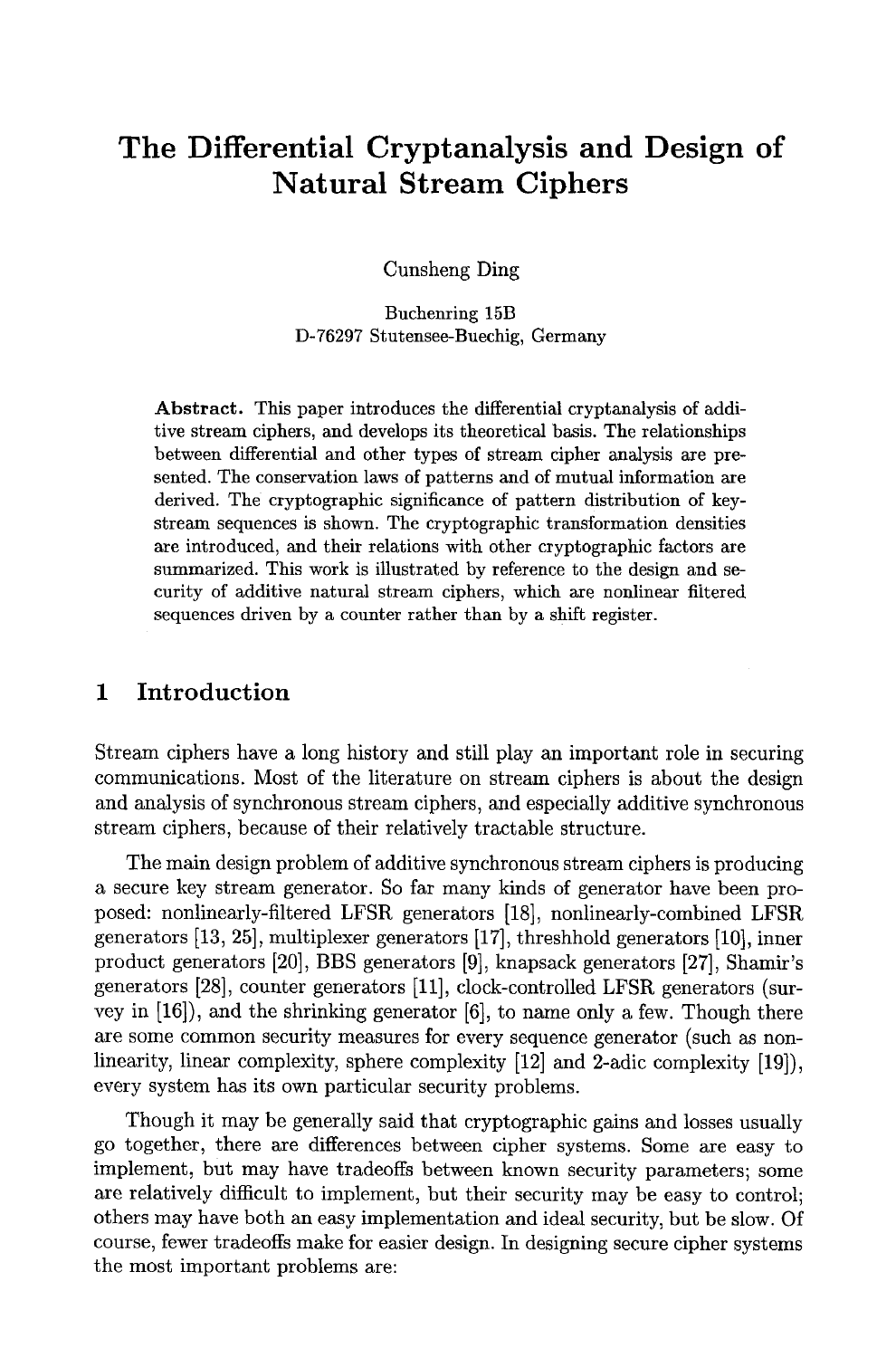- 1. how can we build systems which have as few security tradeoffs as possible?
- 2. what are the tradeoffs or conflicts in a given system?
- 3. how do we manage tradeoffs and conflicts?
- 4. how do we coordinate security and performance?

The additive natural stream cipher presented in this paper will show that it is possible to build some stream ciphers with many security aspects in harmony. Some provably-secure ciphers have been presented in [20] [21], but they seem to be difficult to implement. Well-designed additive stream ciphers give examples of practical ciphers whose security can be proven to a certain extent.

There are many kinds of attack on stream ciphers: divide-and-conquer attacks [29], correlation attacks [14, 22, 29], best affine approximation attacks [12], Zeng-Yang-Rao's consistency attack [31], Anderson's meet-in-the-middle consistency attack [1, 2], and the attacks on clock-controlled generators [15, 23], the derivedsequence attacks [3], to mention only a few. Most of these attacks are keyrecovering attacks: they use known keystream to get information about the key. But the techniques involved vary from system to system.

Much work has been done on the differential cryptanalysis for DES-like block ciphers since this technique was introduced by Biham and Shamir [7]. To make an iterated block cipher immune to this analysis, it is necessary to let the round function have good nonlinearity [20]; differential analysis is mainly based on the local linearity analysis of the round function. Differential analysis of hash functions was also carried out by Biham [8], Preneel, Govaerts and Vandewalle [26]. In this paper we extend differential ideas to additive natural stream ciphers: these are like nonlinearly filtered shift register systems, except that the shift register is replaced by a simple counter with arbitrary period N.

## 2 Additive Natural Stream Ciphers:

The additive natural stream cipher is depicted in Figure 1, and is based on a filtered counter with period  $N$  or natural sequence generator (briefly, NSG), where  $(\sum)_{N}$  denotes the integer modulo N addition, "+" denotes the binary operation of an abelian group  $(G, +)$  and  $f(x)$  a function from  $Z_N$  to G. The key is the counter's initial state. Thus, this kind of stream cipher is different from the counter stream ciphers proposed by Diffie and Hellman [11], in that the key consists only of the initial state.

Let a periodic sequence generator have output sequence  $s^{\infty}$  of period N. Now we define a function on the residue ring  $Z_N$  by

$$
f(i)=s_i, i\in Z_N.
$$

We see that every sequence generator which produces periodic sequences can be realized by the generator of figure 1 - this is why we call it *natural,* and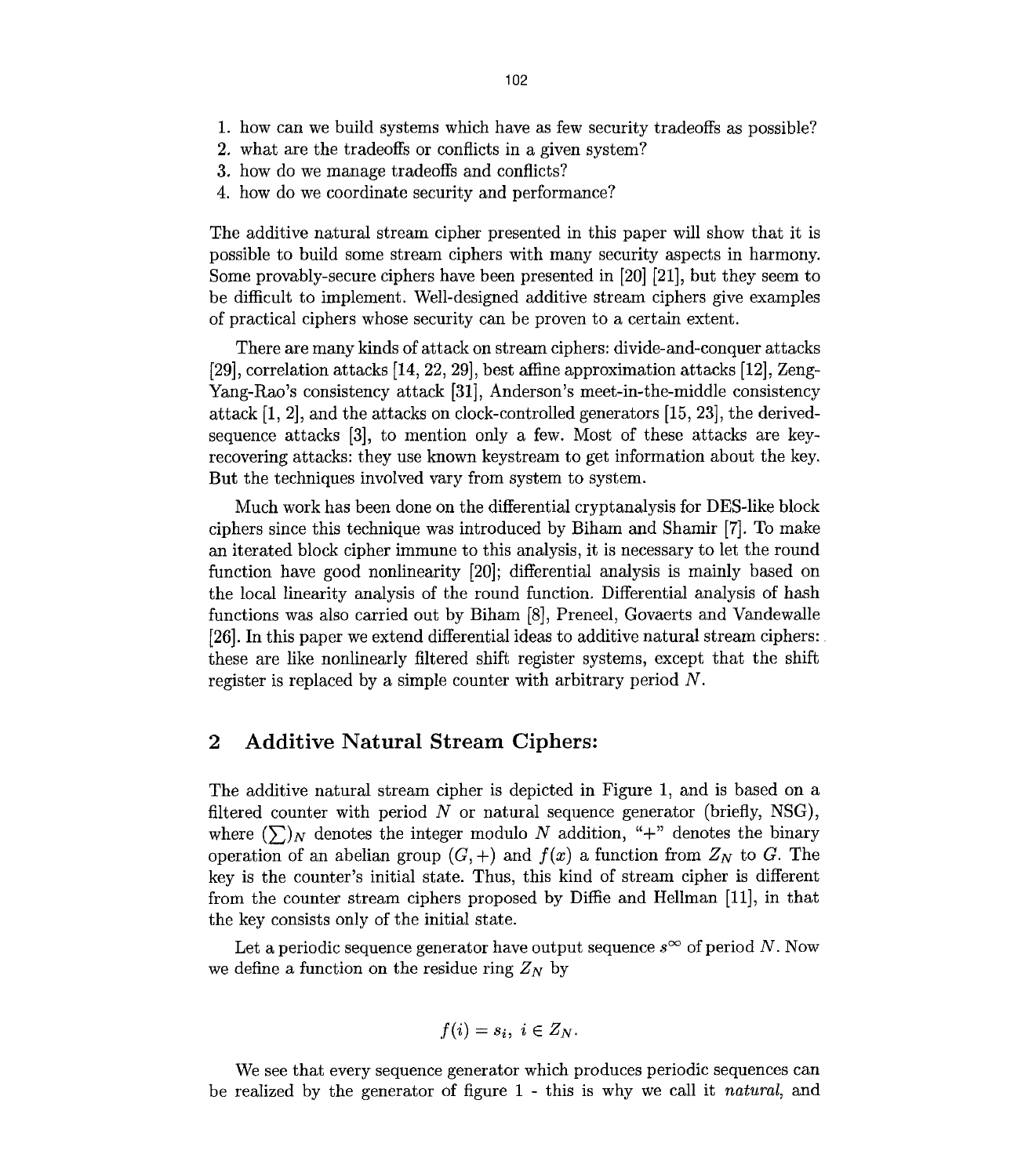

Fig. 1. The additive natural stream cipher system

one reason for its cryptographic significance. Another interesting fact about this generator is that many of its security aspects are easy to coordinate: this will be seen later.

# **3 The Differential Analysis of Additive Stream Ciphers**

For the generator of Figure 1, assume that  $f(x)$ , N and a piece of key stream  $h^t = h_0 h_1 \cdots h_{t-1}$  are known to a cryptanalyst, who wishes to recover the key at the time when  $h_0$  was produced.

#### **3.1 D-Crptanalysis:**

Let  $C(f)_i = \{x : x \in Z_N, f(x) = i\}$  for  $i = 0,1$ . Then the procedure of this attack can be described as follows:

**Step 1:** Find parameters  $(i, j; w)'s$  with  $(i, j) \in G \times G$ ,  $w \in Z_N$  such that

$$
d_f(i, j; w) = |C(f)_i \cap (C(f)_j - w)| \tag{1}
$$

is as small as possible, and determine the corresponding sets

$$
D_f(i, j; w) = C(f)_i \cap (C(f)_j - w). \tag{2}
$$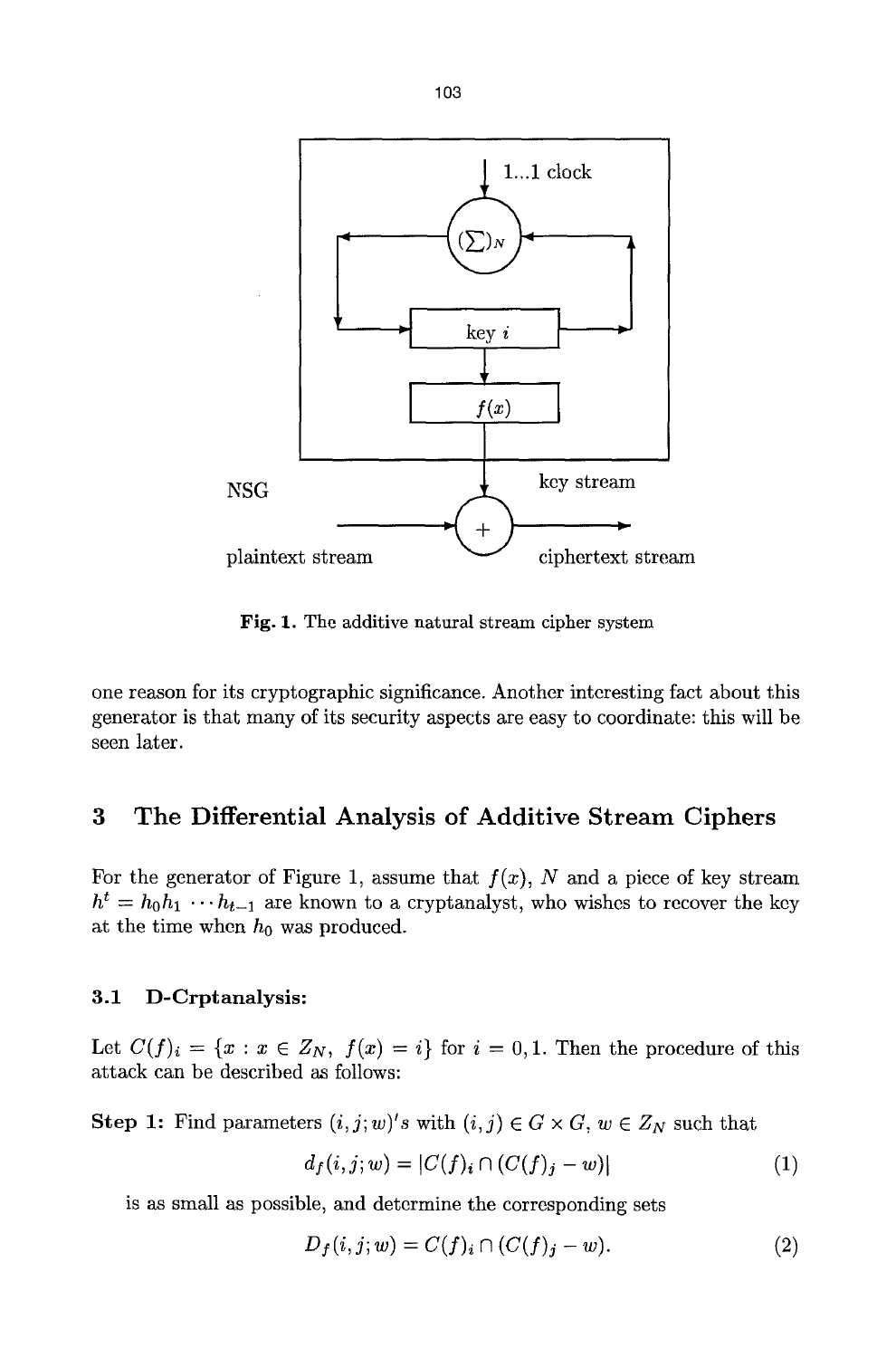$$
k \in D_f(i, j; w) - k'.\tag{3}
$$

If  $d_f(i, j; w)$  is small, then search the set for k; otherwise, choose another  $(i', j'; w')$  and find the corresponding  $D_f(i', j'; w') - k''$ . Then

$$
k \in (D_f(i,j;w) - k') \cap (D_f(i',j';w') - k''). \tag{4}
$$

Continue in this way until the number of the set which contains  $k$  is small enough.

#### 3.2 The Form of the **Attack:**

Let's see why this can be considered to be a differential attack. In Step 1 above, the parameter  $d_f(i, j; w)$  is in fact the number of ways in which the element w of  $Z_N$  can be written as the difference of the elements of  $C(f)_i$  and  $C(f)_i$ , i.e., it is the number of solutions of the difference equation

$$
w = x_j - x_i, \quad x_j \in C(f)_j, \quad x_i \in C(f)_i. \tag{5}
$$

That is why (1) and (2) are called difference parameters. The main part of the attack is based on analysing the difference parameters: the idea is to find small w's or large w's which can be written as few difference of some  $C_i$  and  $C_j$  as possible.

#### 3.3 The Theoretical Basis of **the Attack:**

Theoretically every bit of a keystream can give information about a generator's initial state and the key. Thus a basic requirement for stream ciphers is that every bit of keystream gives approximately the same amount of information. In our case, this yields balance requirements for the filter function  $f(x)$ . This *single bit analysis* is apparently suitable to all synchronous stream ciphers. If  $n = \log_2 N$ , we can write

$$
I(k; h_0 = 0) = n - \log_2 |C(f)_0| \text{ bits,}
$$
 (6)

 $I(k; h_0 = 1) = n - \log_2 |C(f)_1|$  bits. (7)

Noticing that  $|C(f)_0| + |C(f)_1| = N$ , we get

$$
2^{n-I(k;h_0=0)} + 2^{n-I(k;h_0=1)} = N.
$$
\n(8)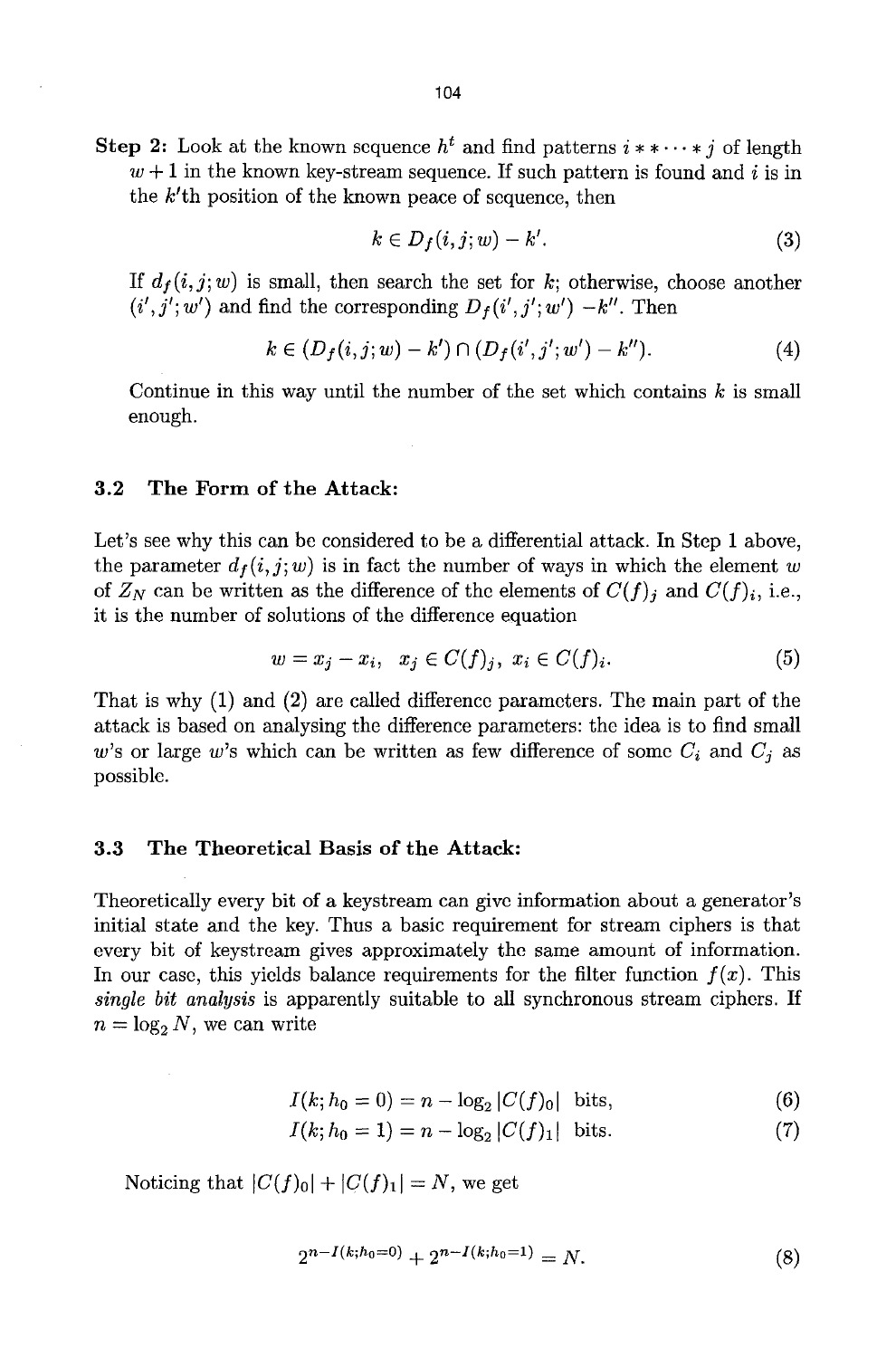This is the theoretical basis for keeping the mutual information stability of a keystream as flat as possible.

If we now consider two bits  $h_i$  and  $h_j$  separately or arbitrarily, we may not obtain  $I(k; h_i) + I(k; h_j)$  bits of information about the key. If the cipher is not properly designed, some combinations of bits may give much more information about the key than others. We call such combinations with their length  $(h_i, h_i, i - j)$ 's *bad patterns*. The idea behind the differential attack is to look for bad patterns, and in particular for triples  $(i, j; w)$  which gives as much information about the key as possible.

One may argue that we should design our cipher so that the mutual information  $I(k; (i, j; w))$  is as small as possible for all  $(i, j; w) \in Z_2 \times Z_2 \times Z_N$ , but in fact we cannot achieve this: one pattern  $(i, j; w) \in Z_2 \times Z_2 \times Z_N$  gives us

$$
I = n - \log_2 d_f(i, j; w) = n - \log_2 |C(f)_i \cap (C(f)_j - w)| \text{ bits}
$$
 (9)

of information about the key. Now consider the following theorems:

**Theorem** 1. *(Conservation Law for Difference Parameters): With symbols as above, we have* 

$$
\sum_{j} d_{f}(i, j; w) = |C(f)_{i}|, i \in Z_{2}, w \in Z_{N}; \qquad (10)
$$

$$
\sum_{i} d_{f}(i, j; w) = |C(f)_{j}|; \ j \in Z_{2}, \ w \in Z_{N}; \tag{11}
$$

$$
\sum_{(i,j)\in Z_2\times Z_2} d_f(i,j;w) = N, \ w \in Z_N. \tag{12}
$$

These are the laws of conservation between difference parameters which appear in three forms. It follows that:

**Theorem 2.**  *(Conservation Law of Mutual Information:) With symbols as above, we have* 

$$
\sum_{j} 2^{n-I(k;(i,j;w))} = |C(f)_i|, \ i \in Z_2, \ w \in Z_N; \tag{13}
$$

$$
\sum_{i} 2^{n-I(k;(i,j;w))} = |C(f)_j|; \ j \in Z_2, \ w \in Z_N; \tag{14}
$$

$$
\sum_{(i,j)\in Z_2\times Z_2} 2^{n-I(k;(i,j;w))} = N, \ w \in Z_N; \tag{15}
$$

$$
\sum_{(i,j;w)} 2^{n-I(k;(i,j;w))} = N^2.
$$
 (16)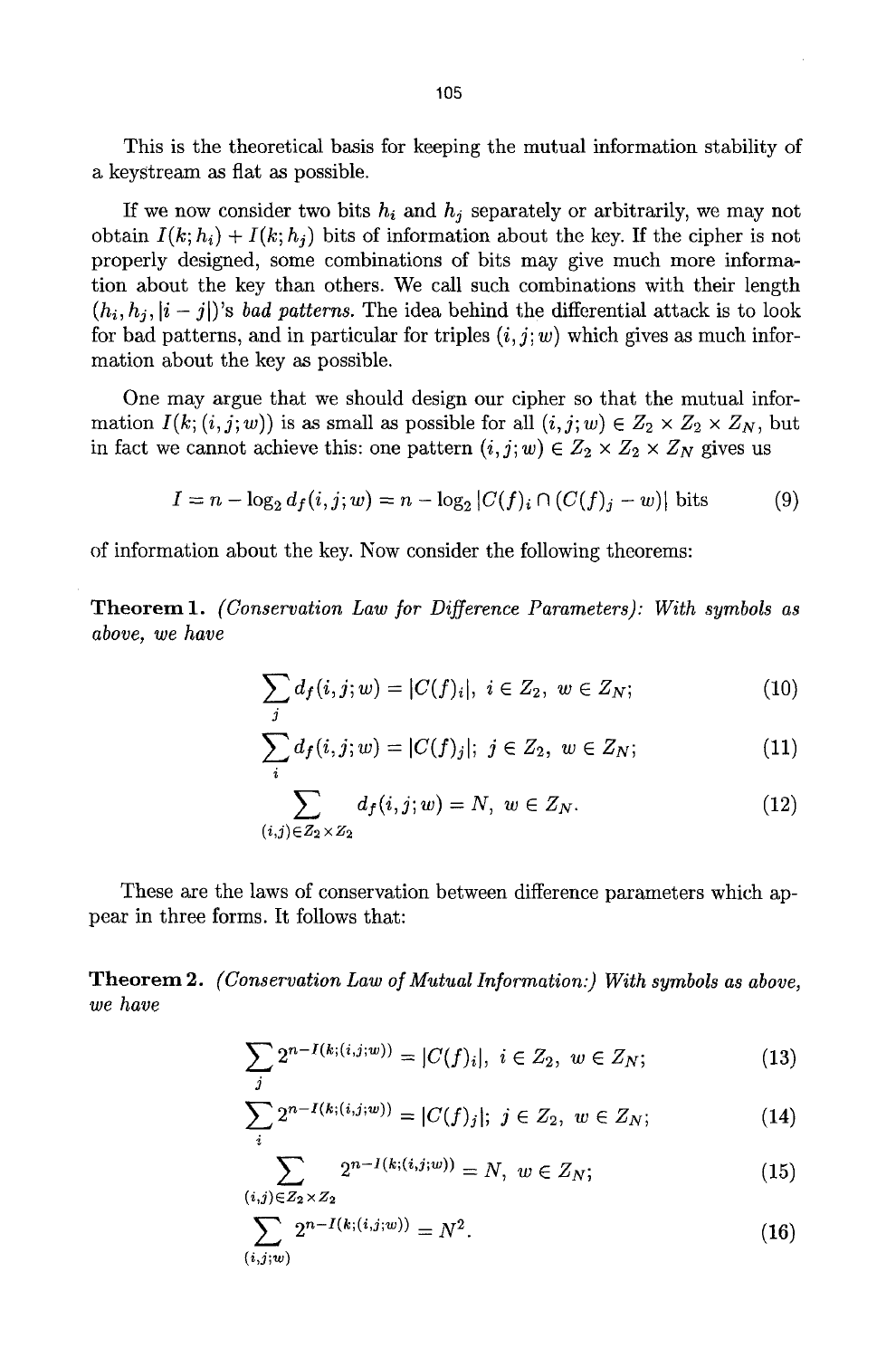It is not difficult to prove the above theorems, which provide the theoretical basis for analysing mutual information stability between two-bit patterns and the key. Generalization of the above theorems to the case of an arbitrary finite  $G$  is also easy.

In particular, similar results hold for three-bit patterns, and attacks based on three-bit pattern analysis can also be developed.

Now one question arises: does mutual information stability between the key and both one-bit and two-bit patterns give us any results for patterns of more bits? The answer is yes - but the proof is not easy.

#### **3.4 The Attack and Pattern Distribution:**

Many tests and measures of sequence randomness have been proposed in the literature, including Golomb's three postulates. One may ask why these postulates are important; this is shown clearly by differential attacks. Indeed, a stronger randomness postulate is indicated:

All patterns  $(i_1, i_2, \dots, i_t)$  with fixed distances between  $i_u$  and  $i_{u+1}$  for  $u = 1, ..., t-1$ , should appear with probability about  $2^{-t}$  in a key stream sequence.

If some keystream sequence has bad patterns with significantly *lower* than random probability, then searching for these patterns may enable us to break it more quickly than exhaustive search.

#### **3.5 Practical Attacks:**

As shown, the key part of this attack is the first step, i.e., finding some of the parameters of (1) and (2). In practice we do not need to determine all of these, as a selection of them may be enough to determine the key. To this end, we may first try to determine the  $C(f)_i$  for some i, and then use (1) and (2) to determine the  $d_f(i, j; w)$  and  $D_f(i, j; w)$ . Another method is to introduce the function

$$
g_{i,j;w}(x) = (f(x) + 1 + i)(f(x + w) + 1 + j),
$$

where  $f(x)$  is a binary function. It is easy to know that  $C(g_{i,j};w)_1 = D_f(i,j;w)$ . This means that the determination of the differential parameters of (1) and (2) is equivalent to that of characteristic set of  $g_{i,j;w}(x)$ . Since the algorithm is known, there are two ways to do this: computation and theoretical analysis.

The complexity of the computational method will depends partially on N and  $f(x)$ . If N is not large enough, it will be possible to break the system. For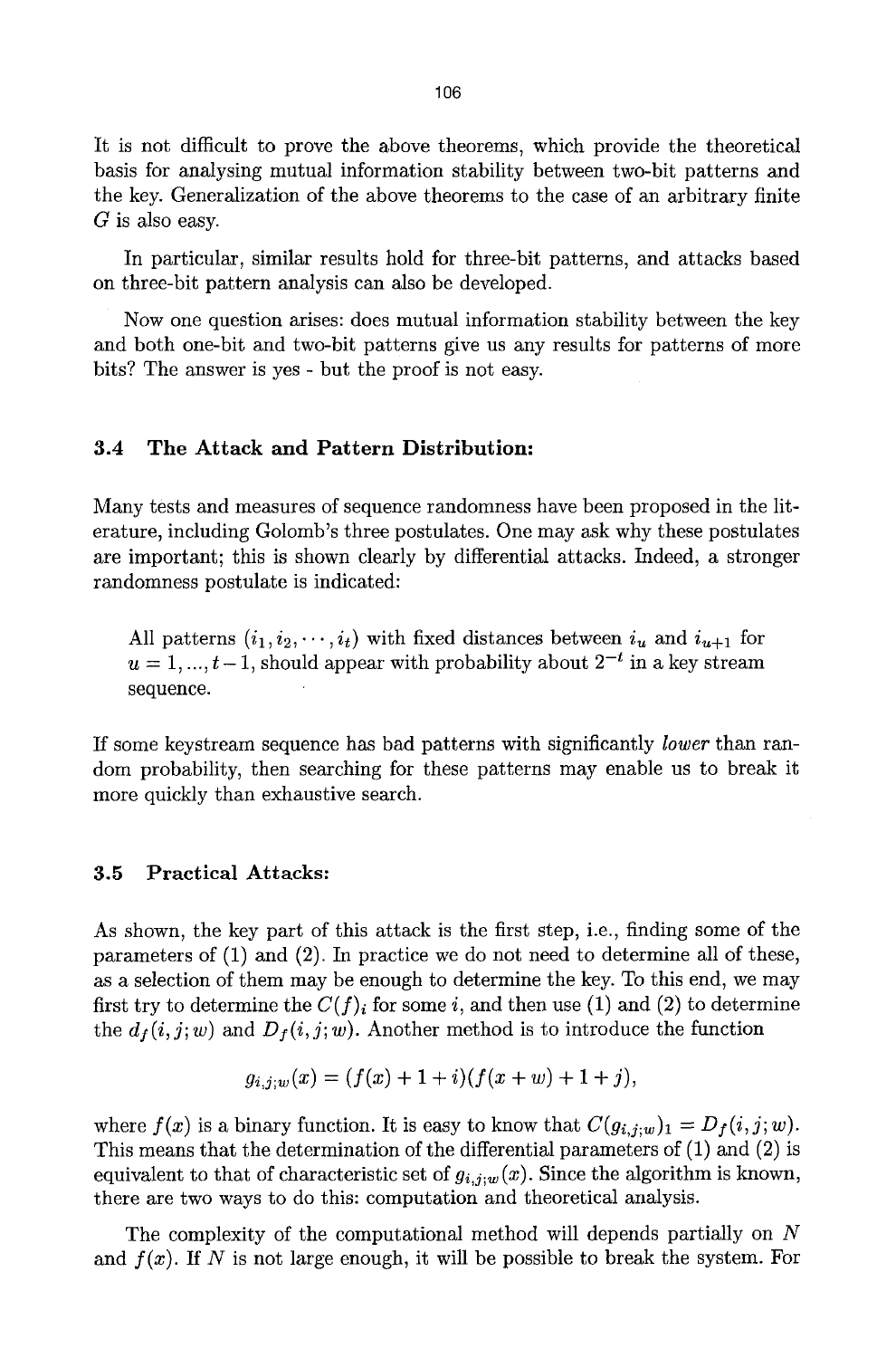example, if  $N = 19$ ,  $f(x) = (x^2 \mod 19) \mod 2$ , we have

$$
C(f)_0 = \{0, 2, 17, 4, 15, 5, 14\}
$$
  
\n
$$
D_f(0, 0; 1) = \{4, 14\}, D_f(0, 0; 2) = \{17, 0, 15, 2\},
$$
  
\n
$$
D_f(0, 0; 3) = \{14, 2\}, D_f(0, 0; 4) = \{0, 17, 15\},
$$
  
\n
$$
D_f(0, 0; 5) = \{0, 14\}, D_f(0, 0; 7) = \{14, 17\}.
$$

Thus, one pattern 00 in the output sequences makes the set containing the key to be  $\{4, 14\}$ . Similarly,  $0 * *0$  gives  $\{14, 2\}$ ,  $0 * * *0$  gives  $\{0, 14\}$ , etc.. Furthermore, two patterns 00 and  $0 * *0$  determine the key 14. Thus, if we can compute difference parameters exhaustively, then we can break such a cipher unless  $f(x)$  is extremely well chosen. However, the computational complexity of this task needs to be further investigated.

The other approach, theoretical analysis, means dctermining the differential parameters algebraically. A poor choice of  $f(x)$  may make it easy to find  $C(f)_i$ 's and thus the differential parameters. Let us illustrate this by the following example.

We choose for the additive NSC of Figure 1  $N = 4t + 1$  a prime with t also prime or  $N = 4t - 1$  with  $2t - 1$  also prime, and filter function  $f(x) = x \mod 2$ . It is not difficult to show that there is no trivial affine function from  $(Z_N, +)$ to  $(Z_2,+)$  when N is odd. It follows that  $f(x)$  is nonlinear with respect to the additions of  $Z_N$  and  $Z_2$ . It can be proven that  $L(s^\infty) = N - 1$  and  $SC_k(s^\infty) \ge$  $N-1$  if  $0 \leq k \leq (N-3)/2$ , where  $L(s)$  denotes the linear complexity of s, and  $SC_k(s)$  is the sphere complexity of s [12]. By analysis we have  $C_0 =$  $\{0, 2, 4, \dots, N-3, N-1\}, C_1 = \{1, 3, 5, \dots, N-4, N-2\}$  and the differential results are as follows:

$$
C_0 \cap (C_0 - 1) = \{N - 1\}
$$
  
\n
$$
C_0 \cap (C_0 - 3) = \{N - 1, N - 3\}
$$
  
\n
$$
C_0 \cap (C_0 - 5) = \{N - 1, N - 3, N - 5\}
$$

$$
C_0 \cap (C_0 - (N-2)) = \{N-1, N-3, N-5, \cdots, 2\}.
$$

This means that if we have two bits 00 in the known keystream, then the key that generate the first 0 was  $k = N - 1$ . We have

$$
00 \to k = N - 1
$$
  
0\*\*0 \to k = N - 1, or N - 3  
0\*\*\*0 \to k = N - 1, N - 3, or N - 5.

Similar arguments show that

$$
C_0 \cap (C_1 - 2) = \{N - 1\}
$$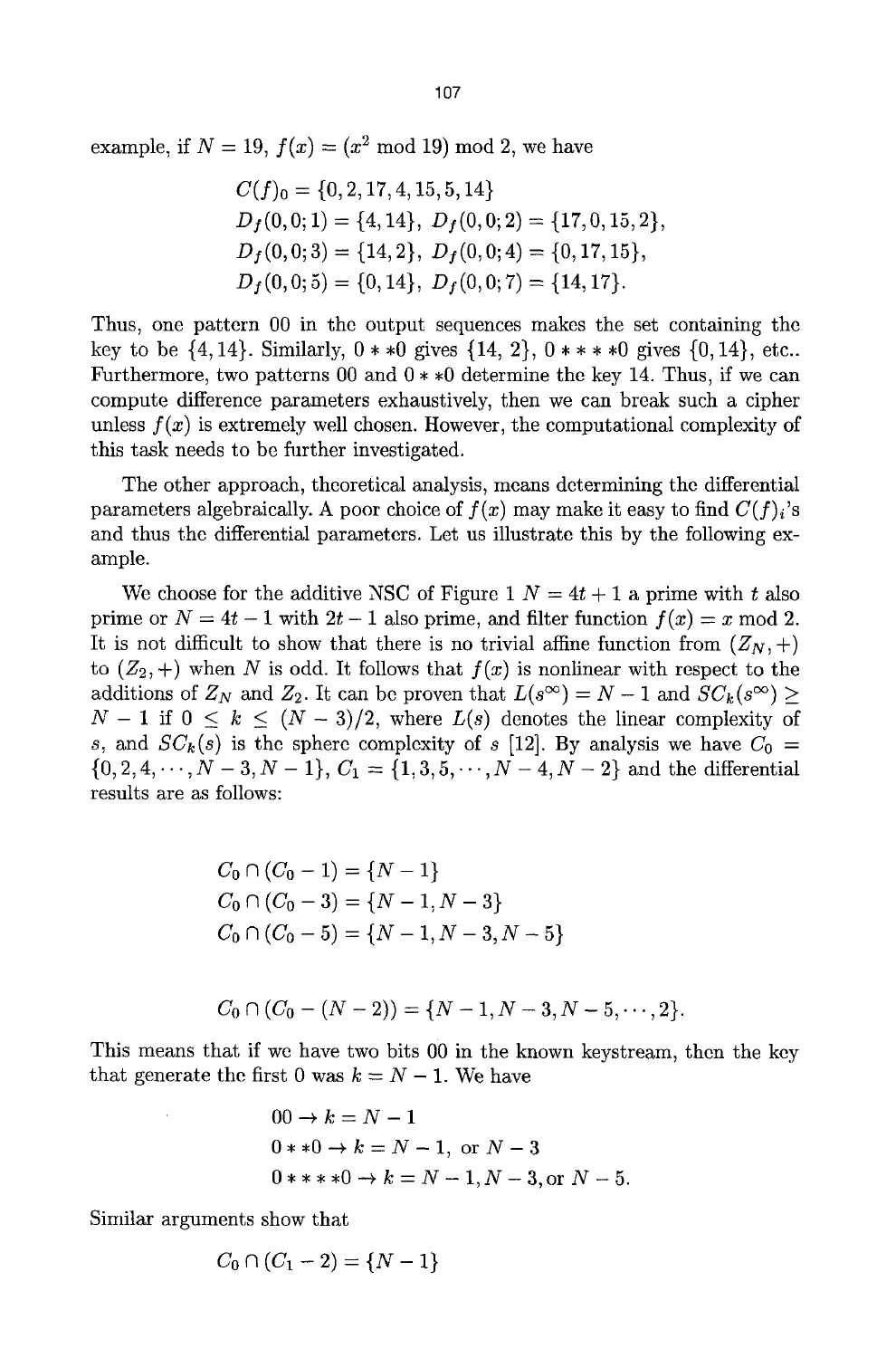$$
C_0 \cap (C_1 - 4) = \{N - 1, N - 3\}
$$
  
\n
$$
C_0 \cap (C_1 - 6) = \{N - 1, N - 3, N - 5\}
$$
  
\n
$$
C_0 \cap (C_1 - (N - 1)) = \{N - 1, N - 3, N - 5, \dots, 2\}.
$$
  
\n
$$
0 * 1 \rightarrow k = N - 1
$$
  
\n
$$
0 * * * 1 \rightarrow k = N - 1, \text{ or } N - 3
$$
  
\n
$$
0 * * * * * 1 \rightarrow k = N - 1, N - 3, \text{ or } N - 5.
$$
  
\n
$$
C_1 \cap (C_0 - 2) = \{N - 2\}
$$
  
\n
$$
C_1 \cap (C_0 - 4) = \{N - 2, N - 4\}
$$
  
\n
$$
C_1 \cap (C_0 - 6) = \{N - 2, N - 4, N - 6\}
$$
  
\n
$$
\vdots
$$
  
\n
$$
C_1 \cap (C_0 - (N - 1)) = \{N - 2, N - 4, N - 6, \dots, 1\}.
$$
  
\n
$$
1 * 0 \rightarrow k = N - 2
$$
  
\n
$$
1 * * * 0 \rightarrow k = N - 2, \text{ or } N - 4
$$
  
\n
$$
1 * * * * 0 \rightarrow k = N - 2, N - 4, \text{ or } N - 6.
$$
  
\n
$$
C_1 \cap (C_1 - 2) = \{N - 1\}
$$
  
\n
$$
C_1 \cap (C_1 - 6) = \{N - 1, N - 3, N - 5\}
$$
  
\n
$$
\vdots
$$
  
\n
$$
C_1 \cap (C_1 - (N - 1)) = \{N - 1, N - 3, N - 5, \dots, 2\}.
$$
  
\n
$$
1 * 1 \rightarrow k = N - 1
$$
  
\n
$$
1 * * * 1 \rightarrow k = N - 1, \text{ or } N - 3
$$
  
\n
$$
1 * * * * 1 \rightarrow k = N - 1, \text{ or } N - 3
$$
  
\n<math display="block</math>

The above analysis shows that the bad patterns in the keystream are:

 $0 * \cdots * 0$  of length 2l with l small enough

 $0 * \cdots * 1, 1 * \cdots * 0$  and  $1 * \cdots * 1$  of length  $2l + 1$  with l small enough.

Thus keys which are very near to  $N-1$  (k or  $N-k$  for small k) are very weak under this analysis. Those keys which are far away 0 in both directions are of course strong keys.

Of course, the output sequence of the NSG of Figure 1 is cryptographically very bad. This is because the nonlinearity (and the difference property) of  $f(x)$  is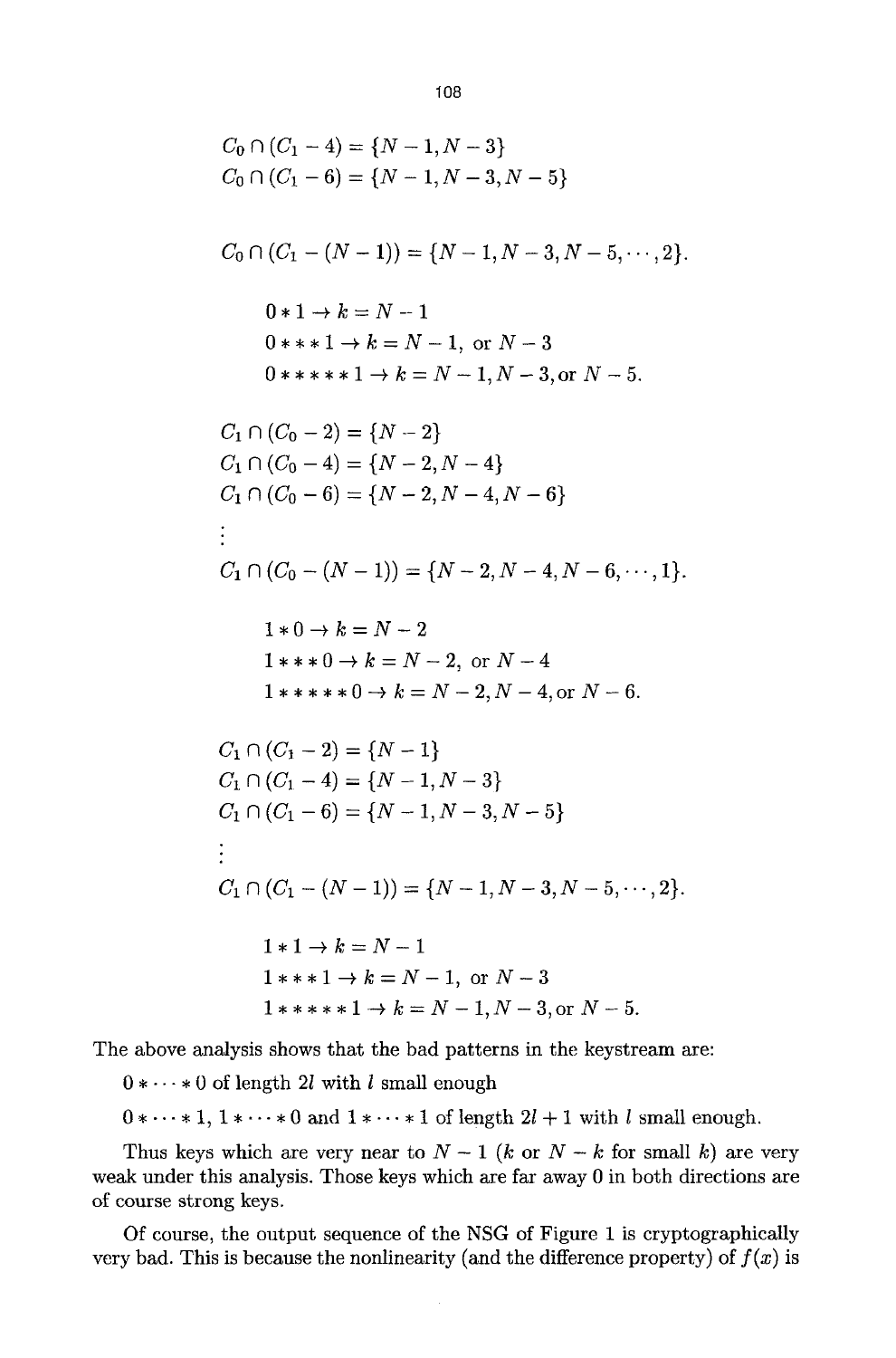poor. The purpose of the example is to show that if the characteristic sets  $C(f)_i$ can be determined algebraically, then the cipher can often be broken, provided that the  $f(x)$  has bad difference property. Thus there are two rules a stream cipher designer must follow:

- 1. make sure that the characteristic sets of your  $f(x)$  can not be determined (whether computationally or algebraically); or
- 2. choose f so that its characteristic sets have good difference properties.

If a designer chooses the second option, then the cipher may be secure against this attack even if the characteristic sets are given to an attacker.

### 4 Differential and Other Analyses

The analysis of (1) is called the *differential analysis* of the additive natural stream ciphers. It is equivalent to the following:

- 1. nonlinearity analysis of  $f(x)$  with respect to  $Z_N$  and  $G$ ;
- 2. autocorrelation analysis of the key stream sequences;
- 3. analysis of the mutual information between the key and the key stream sequence;
- 4. analysis of the transformation density of the ciphers.

Its equivalence to the analysis of the mutual information has already been implied in the above discussion. The proofs of other equivalences are too long to be presented here. In what follows, we would like to introduce the notion of cryptographic transformation density and its relation to the other analytic techniques.

Let M be the plaintext space, C the ciphertext space, K the key space and  $T_K$  the set of encryption or decryption transformations specified by the keys. Then the transformation densities are defined by

$$
D(T, K) = 1 - \sum_{k,k'} \frac{p(t_k, t_{k'})}{\binom{|K|}{2}}
$$
  

$$
D_0(T, K) = 1 - \max_{k,k'} p(t_k, t_{k'})/|K|,
$$

where  $p(t_k, t_{k'})$  denotes the probability of agreement between the two encryption or decryption transformations specified by the two keys, which is usually replaced by  $d(t_k, d_{k'})/|M|$  for simplicity. The transformation densities were inspired by the following three questions about cryptography.

*Question 1:* To break a cipher or to decipher a piece of ciphertext, do we have to recover the original key?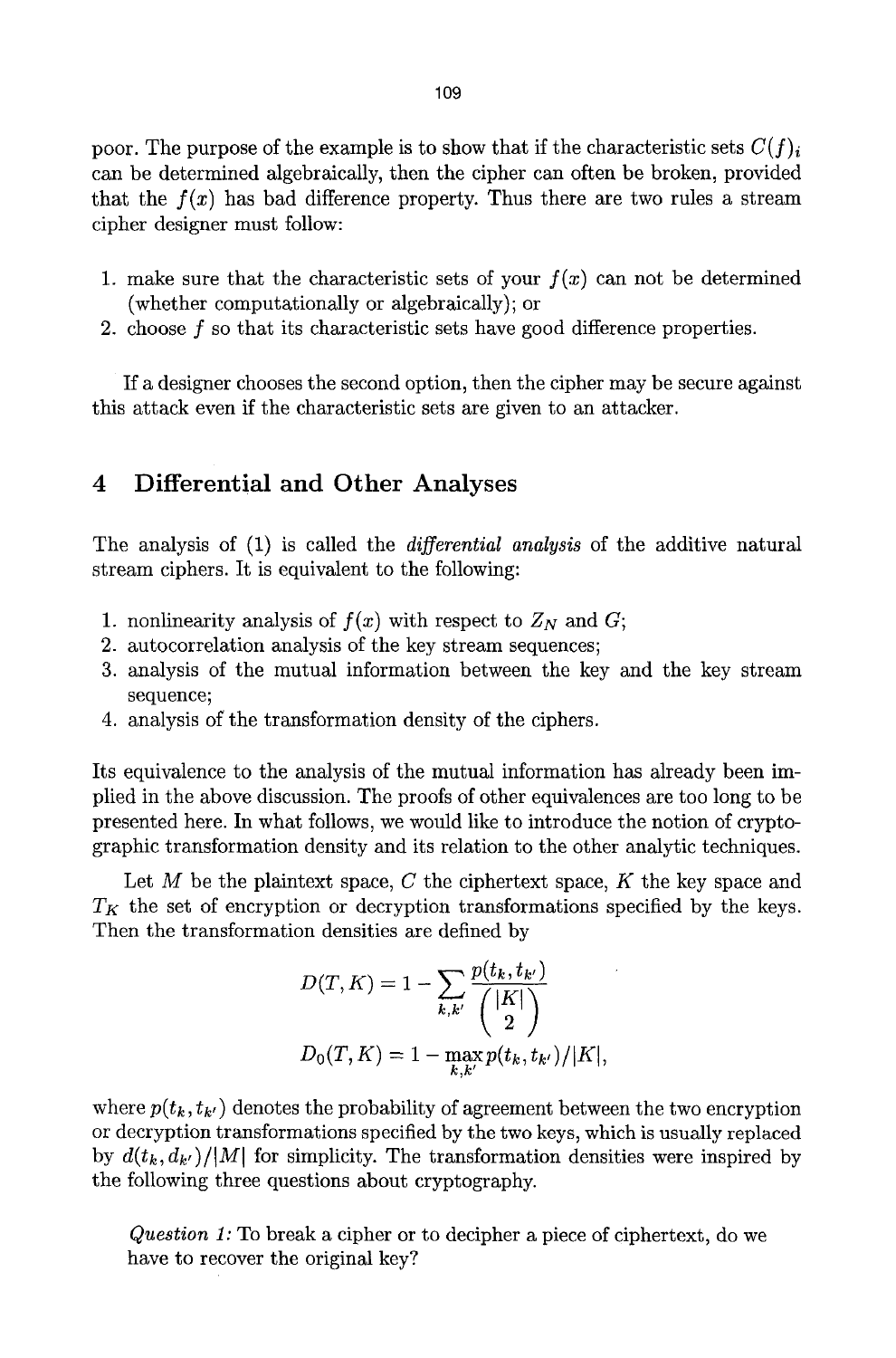*Question 2:* Are the encryption decryption transformations specified by the keys really "different" from one another?

*Question 3:* When the answer to Question 2 is *"yes",* for a given key k, is there any key  $k' \in K$  such that the probability of agreement  $p(t_k, t_{k'})$ or the distance  $d(t_k, t_{k'})$  is small enough? If there are, which are they and how many?

The importance of the questions are clear, as attacks may involve trying partial keys. That they are practical, follows from the fact that the M-209 cipher machine had large equivalence classes of keys. However, it seems that for most proposed ciphers the above three question have not been answered.

The transformation density (briefly, T-density) is related to partial-key attacks, key density, key size, message density, message and cryptogam residue classes, perfect secrecy, autocorrelation and crosscorrelation functions of sequences, difference sets, difference property of partitions, nonlinearity of cryptographic functions, affine approximation of functions, mutual information stability and source coding.

### **5 Differential Analysis and Security**

For the additively natural stream ciphers of Figure 1, the following attacks are related:

- 1. differential attacks;
- 2. key determining attacks based on decision trees;
- 3. partial-key attacks;
- 4. linear approximation attacks with respect to additions of  $Z_N$  and  $G$ ;
- 5. key (or key stream) correlation attacks.

The idea of the key determining attacks based on decision trees is to make use of the known keystream segment sequentially. For example, let  $h_0 h_1 \cdots h_{t-1}$  be the known keystream segment. Using  $h_0$  and the cryptographic algorithm we can decide whether  $k \in C(f)_0$  or  $\in C(f)_1$ . If  $k \in C(f)_0$ , then we continue with  $h_1$ and partition  $C(f)_0$  into two further sets, and so on. Continuing in this way we can zero in on the key

$$
U_0 \supseteq U_1 \supseteq \cdots \supseteq U_l = \{k\}
$$

This kind of attack makes use of the known sequence sequentially, but not optimally. That is one of the ways in which it differs from differential attack.

The idea of the partial-key attack is to partition the key space into small subspaces such that the distance between two decryption transformations specified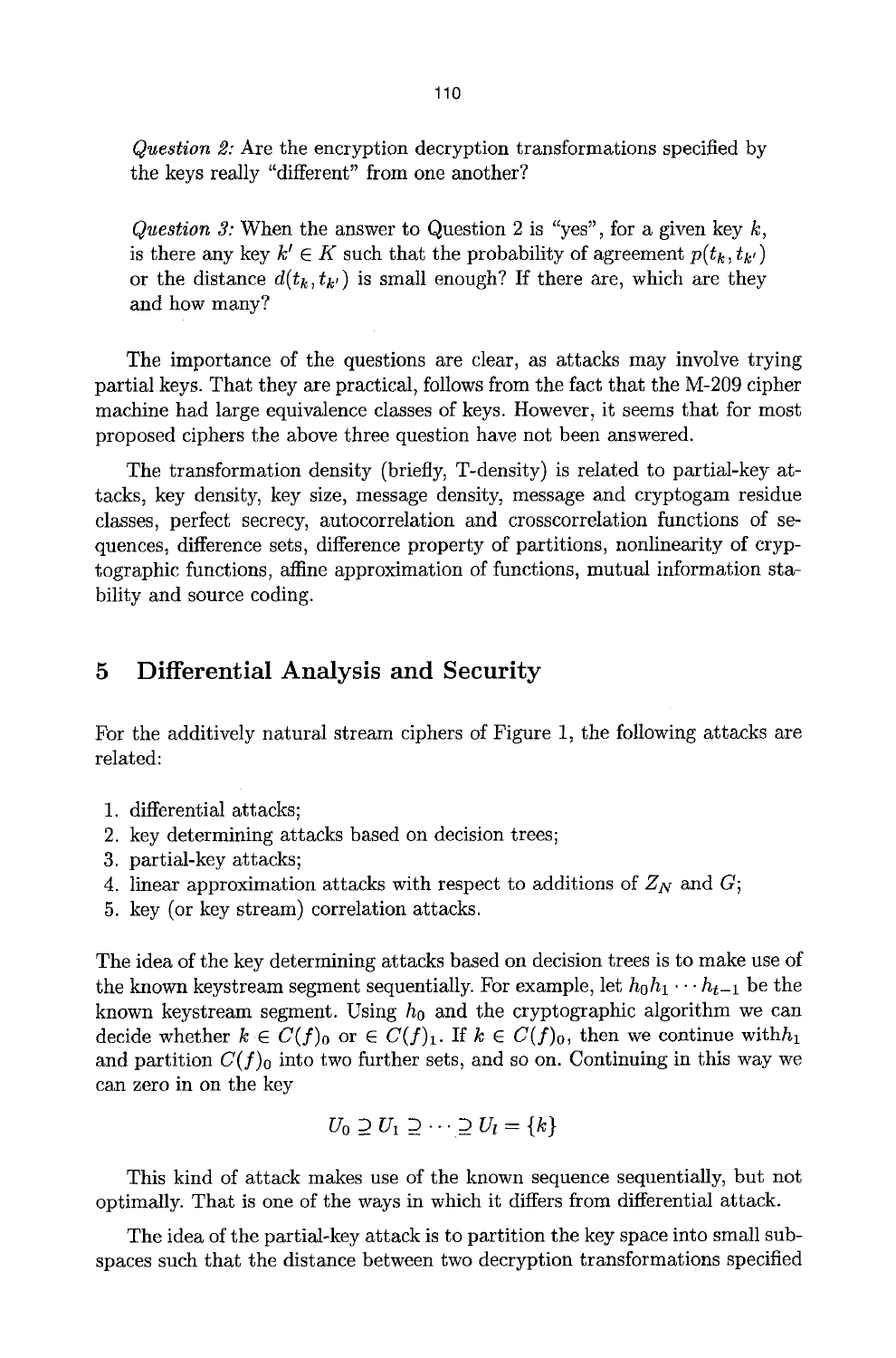by any two keys in a subspace is smaller than a given constant  $c$ . If for a properly chosen c there is a usable partition such that the number of subsets is not large, then we can choose only one key in each subset to decipher a peace of ciphertext until a correct message is obtained. The probability of correct decipherment is determined by the constant. These are therefore ciphertext-only attacks.

Linear approximation attacks refer to all the attacks based on the linear approximation of the crytographic function  $f(x)$  with respect to the additions of  $Z_N$  and G. Key correlation or key-stream correlation attacks refer to all the attacks based on the cross-correlation analysis of the output sequences produced by two keys.

It can be proven that for the cipher system of Figure 1, if  $N$  is chosen large enough and the filter function  $f(x)$  is chosen such that the difference parameter of (1) is stable (it is approximately the same for all  $(i, j)$ ), then the cipher is secure against all the attacks mentioned above. Furthermore, if the partner pair  $(N,$  $(G, +)$ ) is properly chosen, the linear complexity and linear-complexity stability of the key-stream sequence can be controlled without causing tradeoffs between the linear complexity aspect and the nonlinearity (difference property) aspect. Thus, many security aspects of the additive natural system are in harmony.

# 6 The Design of Natural Sequence Generators

The discussions in the previous sections show that the main problems in designing the NSG of Figure 1 consist of

- choosing the partner pair  $(Z_N; (G, +))$ ; and
- $-$  designing the cryptographic function  $f(x)$

such that

- 1. the partner pair  $(Z_N; (G, +))$  works in "harmony";
- 2. the output sequences have large linear complexity, good linear complexity stability, good autocorrelation, and good pattern distribution;
- 3. the cryptographic function  $f(x)$  has good nonlinearity with respect to  $(Z_N, +)$ and  $(G, +)$  and also good difference property with respect to  $(Z_N, +)$ .
- 4. the additive natural stream ciphers have good cryptographic transformation densities and are secure against all the five attacks mentioned in Section 5.

For binary NSGs, i.e.,  $(G,+)=(Z_2,+)$ , we should choose first the cryptographic function  $f(x)$ . Possible choices are the characteristic functions of the cyclic difference sets of  $(Z_N, +)$ , i.e., the characteristic sets  $C(f)_0$  and  $C(f)_1$  should be the  $(N, k, \lambda)$  residue difference sets such that  $k/N \approx 0.5$ . Good choices for the cryptographic function  $f(x)$  are also those such that the partition  $\{C(f)_0, C(f)_1\}$  of  $Z_N$  has good difference property, i.e., the parameter in  $(1)$  is fairly stable.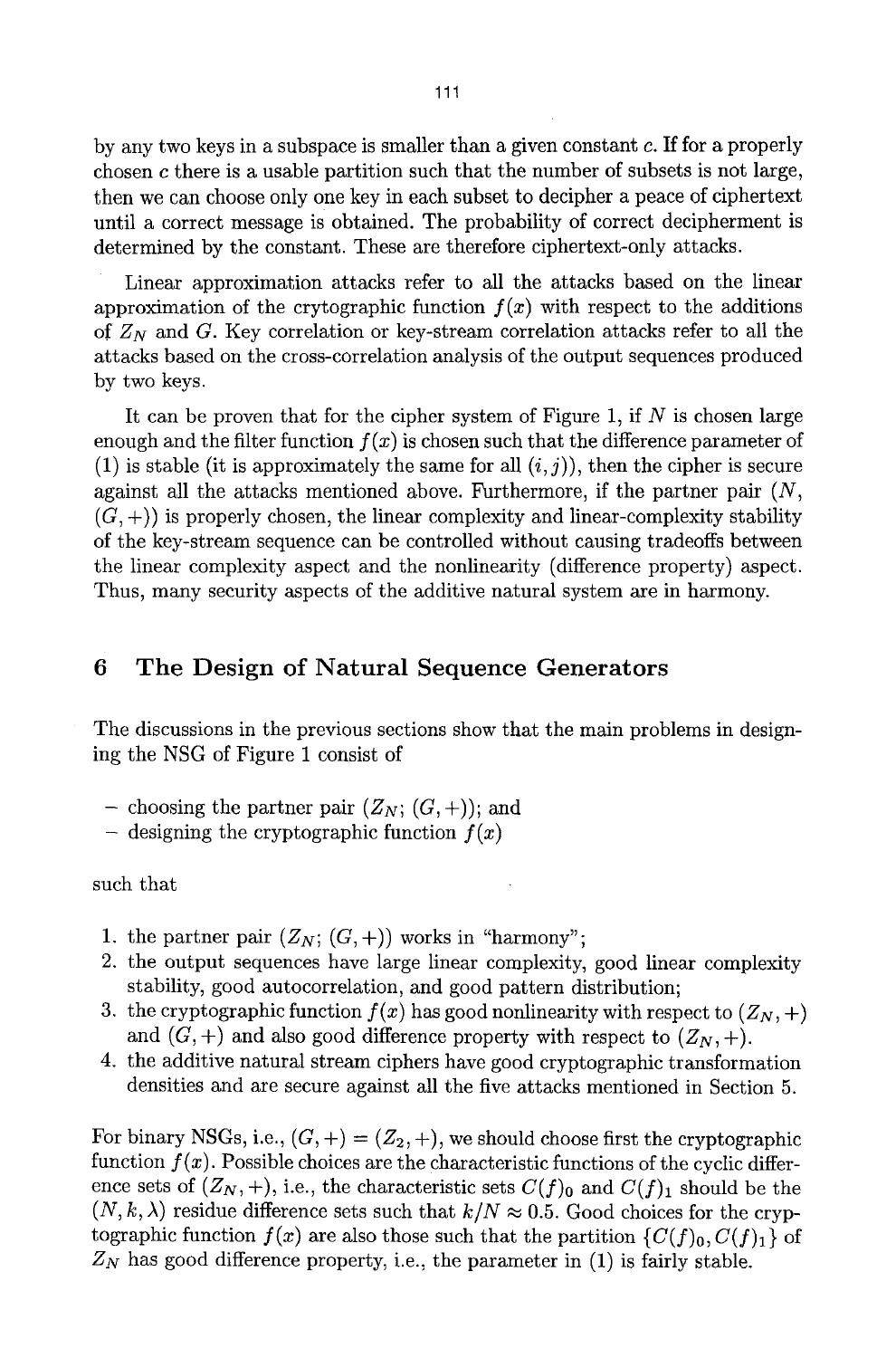One of the best candidates for  $f(x)$  is the function

$$
f(x) = (x^{(N-1)/2} \bmod N) \bmod 2,
$$
 (17)

where N is chosen to be a large prime. If the prime N is of the form  $4t - 1$ , then  $C(f)_1$  is the famous  $(N, (N-1)/2, (N-3)/4)$  quadratic residue difference set. If N is of the form  $4t + 1$ , then  $C(f)$ <sub>0</sub> and  $C(f)$ <sub>1</sub> are not residue difference sets, but they are almost-difference sets, by which we mean that the difference property of this partition of  $Z_N$  is almost the same as the case of N being of the form 4t - 1. We call the corresponding NSGs *DSC (difference-set characterized) generators* and *ADSC (almost difference-set characterized) generators.* In fact the nonlinearity of the function of (17) with respect to  $(Z_N, +)$  and  $(Z_2, +)$ , which is optimal, is determined by the cyclotomic numbers of order 2 [30]. The proof of this is to long to be presented here.

To control the linear complexity and linear-complexity stability of the DSC generator, N should be chosen to be  $N = 4t - 1$  with N and  $2t - 1$  both prime. This will guarantee

$$
L(s^{\infty}) \ge N - 1,\tag{18}
$$

$$
SC_k(s^{\infty}) \ge N - 1, \text{ if } 0 \le k < \min\{WH(s^N), N - WH(s^N)\},\qquad(19)
$$

where  $WH(s^N)$  denotes the Hamming weight of one period segment of the periodic sequence  $s^{\infty}$ . To control these for the ADSC generator,  $N = 4t + 1$  with both N and t being prime is chosen. This gives the same results of  $(18)$  and  $(19)$ . In fact, in both cases, we actually get Legendre sequences. It should be pointed out that there are both good and bad cryptographic Legengdre sequences. Provided we choose the prime  $N$  properly, the corresponding Legendre sequences are among the best cryptographic sequences.

Another good binary NSG is the twin-primes generator, in which we choose the cryptographic function  $f(x)$  to be the characteristic function of the famous twin-primes difference set [4]. In fact this function can be expressed by

$$
f(x) = \begin{cases} 1, & x = 0, p, p + 2, 2(p + 2), \dots, (p - 1)(p + 2); \\ 0, & x = p, 2p, \dots, (p + 1)p; \\ (1 + \left(\frac{x}{p}\right)\left(\frac{x}{p + 2}\right))/2, & \gcd(j, p(p + 2)) = 1, \end{cases}
$$
(20)

where  $(a/p)$  denotes the Legendre symbol. Here  $N = p(p+2)$ , p and  $p+2$  both are primes. If p is chosen of the form  $4t + 1$ , then the linear complexity of the sequence is  $N = p(p + 2)$ . To control the linear complexity stability we should choose  $p = 4t+1$  where both t and  $2t-1$  consist only of large prime factors. All of the above generators are relatively easy to implement using fast exponentiation algorithms.

Let  $s^{\infty}$  be a binary sequence of period N. setting

$$
I_1 = \{i: s_i = 1, 0 \le i \le N - 1\},
$$
  
\n
$$
I_0 = \{i: s_i = 0, 0 \le i \le N - 1\},
$$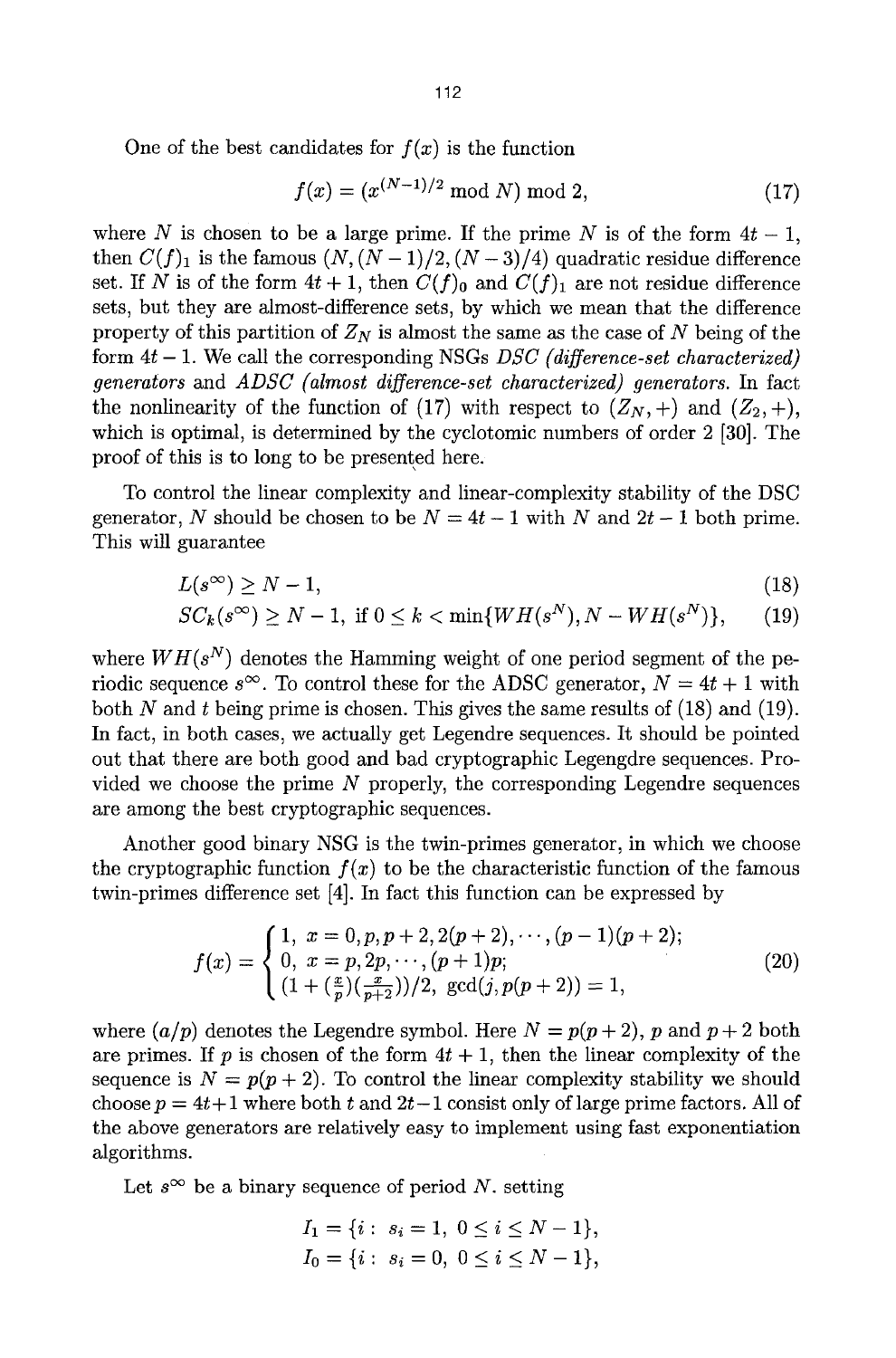we know that  $I_0$  and  $I_1$  are a partition of  $Z_N$ . We call  $I_0$  and  $I_1$  the *characteristic* sets of  $s^{\infty}$ , and conversely  $s^{\infty}$  the *characteristic sequence* of the partition  $\{I_0, I_1\}$ . Let

$$
S^{N}(x) = s_0 + s_1 + \cdots + s_{N-1}x^{N-1}.
$$

Then we have the following theorem about the linear complexity of the characteristic sequence of a difference partition:

**Theorem 3.** Let  $I_0, I_1$  be a partition of  $Z_N$  with  $I_1$  being a  $(N, k, \lambda)$  difference *set of*  $Z_N$  and  $s^{\infty}$  be the characteristic sequence of the partition. Then

- *1. If k is even and*  $\lambda$  *odd, then*  $L(s^{\infty}) = N 1$ .
- 2. If k is odd and  $\lambda$  even, then  $L(s^{\infty}) = N$ .
- *3. If k and A both are even, then*

$$
L(s^{\infty}) = deg[\frac{\gcd(S^{N}(x^{-1})x^{N}, x^{N}+1)}{\gcd(\gcd(S^{N}(x), x^{N}+1), \gcd(S^{N}(x^{-1})x^{N}, x^{N}+1))}].
$$

4. If k and  $\lambda$  both are odd, then

$$
L(s^{\infty}) = deg[\frac{\gcd(S^{N}(x^{-1})x^{N}, x^{N}+1)(x+1)}{\gcd(\gcd(S^{N}(x), x^{N}+1), \gcd(S^{N}(x^{-1})x^{N}, x^{N}+1))}].
$$

This theorem shows how to control the linear complexity of output sequences of a natural sequence generator when we want to use the characteristic functions of difference sets as the cryptographic functions for this kind of generators. This can be done by choosing these difference sets with  $n = k - \lambda$  being odd.

Let  $I_0$  and  $I_1$  be a partition of  $Z_N$  with  $I_1$  being an  $(N, k, \lambda)$  difference set of  $Z_N$ . The function defined by

$$
f(x) = i, \text{ for all } i \in I_i, i = 0, 1,
$$

is called the characteristic function of the partition. Concerning the nonlinearity of the characteristic function of an  $(N, k, \lambda)$  difference set we have the following conclusion:

**Theorem 4.** Let  $I_1$  be an  $(N, K, \lambda)$  difference set,  $f(x)$  the characteristic func*tion of the partition*  $\{I_0, I_1\}$ . *Then for any*  $\alpha \neq o$ , *it holds* 

$$
p(f(x) - f(y) = \beta |x - y = \alpha) = \begin{cases} [N - (k - \lambda)]/N, & \beta = 0, \\ 2(k - \lambda)/N, & \beta = 1. \end{cases}
$$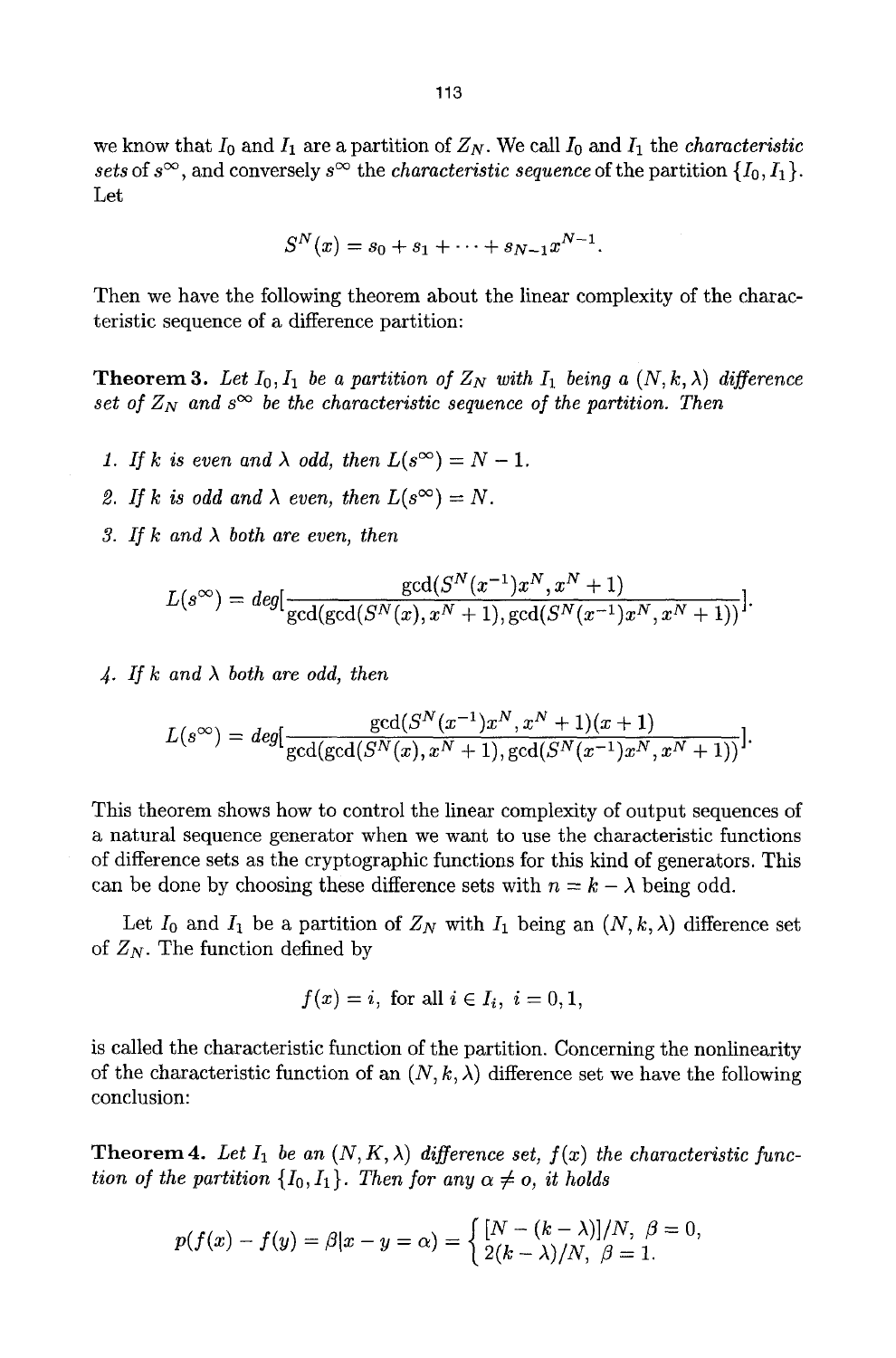This result means that only the characteristic functions of those residue difference sets of parameters  $(N, k, \lambda)$  with  $k \approx N/2$  and  $k - \lambda = N/4$  have good nonlinearity with respect to  $(Z_N, +)$  and  $(Z_2, +)$ . The nonlinearity of the cryptographic functions of the DSC generator, the ADSC generator and the twinprimes generator can easily be written down using the above theorem.

Suppose we choose a large prime  $p = de + 1$ ,  $(G, +) = (Z_d, +)$  and filter function  $f(x) = h(g(x))$  with

$$
g(x) = \begin{cases} c, & x = 0; \\ x^{(p-1)/d} \bmod p, & x \neq 0, \end{cases}
$$
 (21)

where  $c = a^{(p-1)/d} \mod p \neq 0$  is a constant, while the function  $q(x)$  is defined by  $g(x) = \log_\theta x$ , where  $\theta$  is a primitive root modulo p. It can be shown that the nonlinearity of the  $f(x)$  with respect to  $(Z_p, +)$  and  $(Z_d, +)$  and the difference property of the cryptographic function with respect to  $(Z_p, +)$  is determined by the cyclotomic numbers of order  $d$ , which is usually ideal. The linear complexity and the linear-complexity stability of the output sequences need to be controlled, but this can be done in many cases.

Interestingly, the properties of this kind of generator are related to many (if not most) of the outstanding problems in number theory; so it is not surprising that we can only make part of the design mathematically tractable.

*Acknow1egements:* The author would like to thank Ross Anderson for making many good suggestions for the paper.

### References

- [1] R.J. Anderson. *Solving a class of stream ciphers,* Cryptologia 14, no. 3, 1990, pp. 285-288.
- [2] R.J. Anderson. *Fast Attack on Certain Stream Ciphers,* Electronics Letters, 22nd July 1993, Vol. 29, No. 15, pp. 1322-1323.
- [3] R.J. Anderson. *Derived sequence attacks on stream ciphers,* presented at the Rump Session of Crypto'93.
- [4] L. D. Baumert. *Cyclic Difference Sets,* Lecture Notes on Mathematics, Vol. 182, Springer-Verlag, 1971.
- [5] H. Beker, F. Piper. *Cipher Systems: The Protection of Communications,* Northwood Books, London, 1982.
- [6] D. Coppersmith, H. Krawczyk, Y. Mansour. *The Shrinking Generator,* Preproceedings of Crypto'93.
- [7] E. Biham, A. Shamir. *Differential cryptanalysis of DES-like cryptosystems,* Advances in Cryptology, Proc. of Crypto '90, LNCS, Springer-Verlag, 1990.
- [8] E. Biham. *On the applicability of differential cryptanalysis to hash functions,*  E.I.S.S. Workshop on Cryptographic Hash Functions, Oberwolfach (D), March 25-27, 1992.
- [9] L. Blum, M. Blum, M. Shub. *A simple unpredictable pseudorandom number operator,* SIAM J. Comput. 15, pp. 364-383.
- [10] J. O. Briier. *On pseudorandom sequences as crypto generators,* Proc. of Int. Ziirich Sem. on Digital Communic., Zürich, Swithland, 1984.